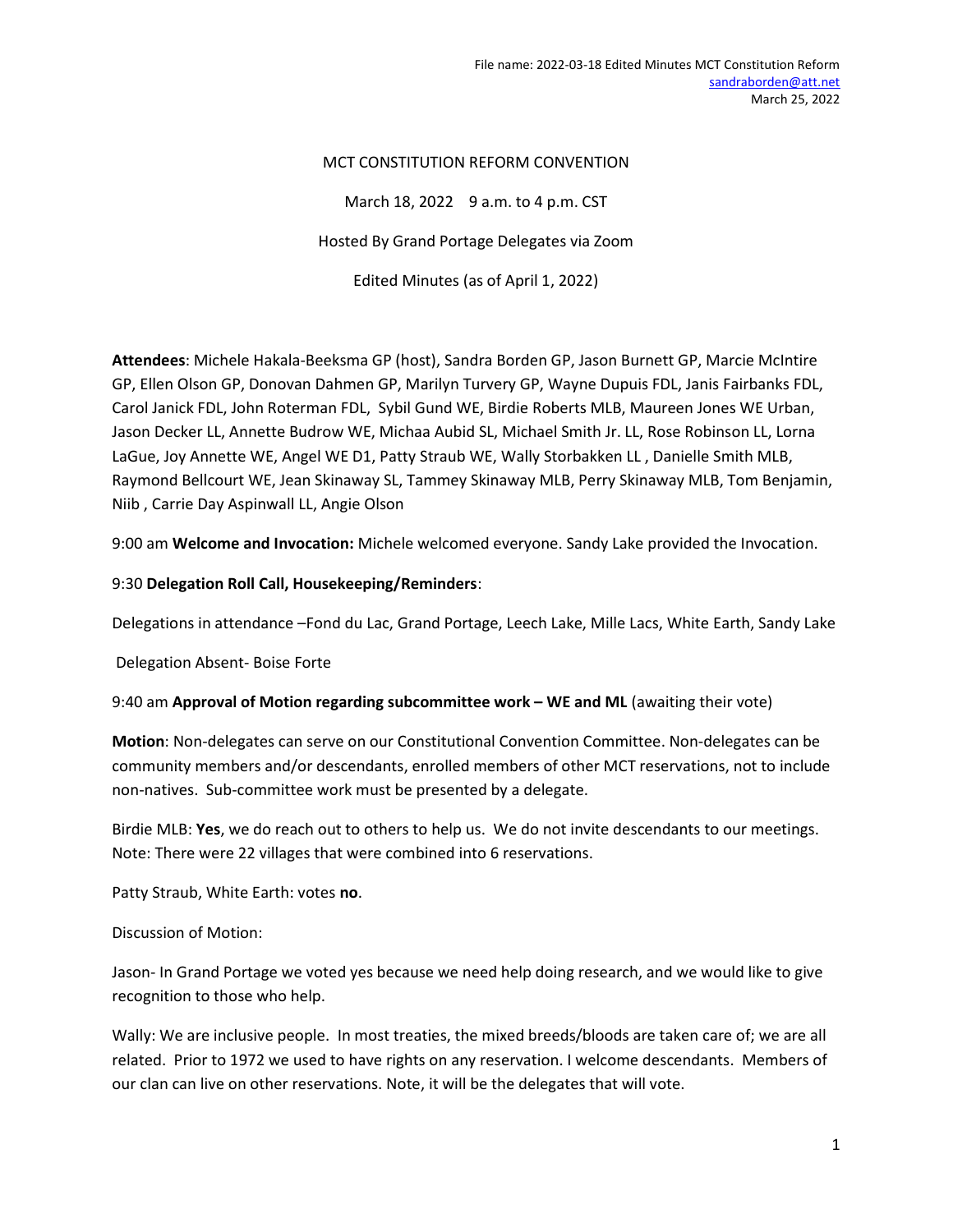Maureen Jones: We need to be more solid in direction.

John Roterman, FDL: Our youths are being lost to us. There are issues that we need to address to bring us together. We have a new draft (Alliance) that has been circulated for a month. Descendants are in our current constitution.

Jason Burnett: Grand Portage has had a large turnover because of the large workload and we need help of descendants.

Patty Straub, WE: Our Constitution was created by non-tribal people. We are not amenable to have descendants be participants until we change the Constitution.

Birdie: We have a member on each subcommittee. We still have all original members on our delegation.

Michele: For me the issue is blood quantum; it seems contrary not to allow descendants to participate. Yes, only members can vote.

Birdie: I recommend changing the wording of the motion to state that only members can speak for the subcommittee(s).

Wayne: Agrees with Birdie's suggested edits to the motion; it is a good compromise.

Revised Motion: Delegation Committees may utilize any outside resource to complete our work. The Delegations will only include enrolled members under the MCT. The official delegation will present their work, not to exclude invited presenters. No other individual not enrolled within the MCT may speak on behalf of the respective delegation.

Discussion: Can non natives speak? For example, President Biden. Or technical speakers or Bureau of Indian Affairs employees?

Birdie: We could put the vote off to next month.

Jason Decker: Will this language allow guest speakers?

Jean Skinaway SL: We have a lot of people who are not members of MCT. So, it will be an issue. MLB will not enroll us.

John Roterman: Fond du Lac will have a problem with the revised wording regarding descendants.

Michele: This brings out the topic of super majority voting.

Birdie: Sandy Lake is not recognized. Sandy Lake and Red Lake are not recognized under the MCT. MLB has always disagreed that Sandy Lake be part of the delegation. They can be on subcommittees. In chat "TEC doesn't have that authority to recognize Sandy Lake. Only the Fed Govt has that authority."

Jean Skinaway SL: We have people enrolled in other Bands. We do not receive any benefits under MCT.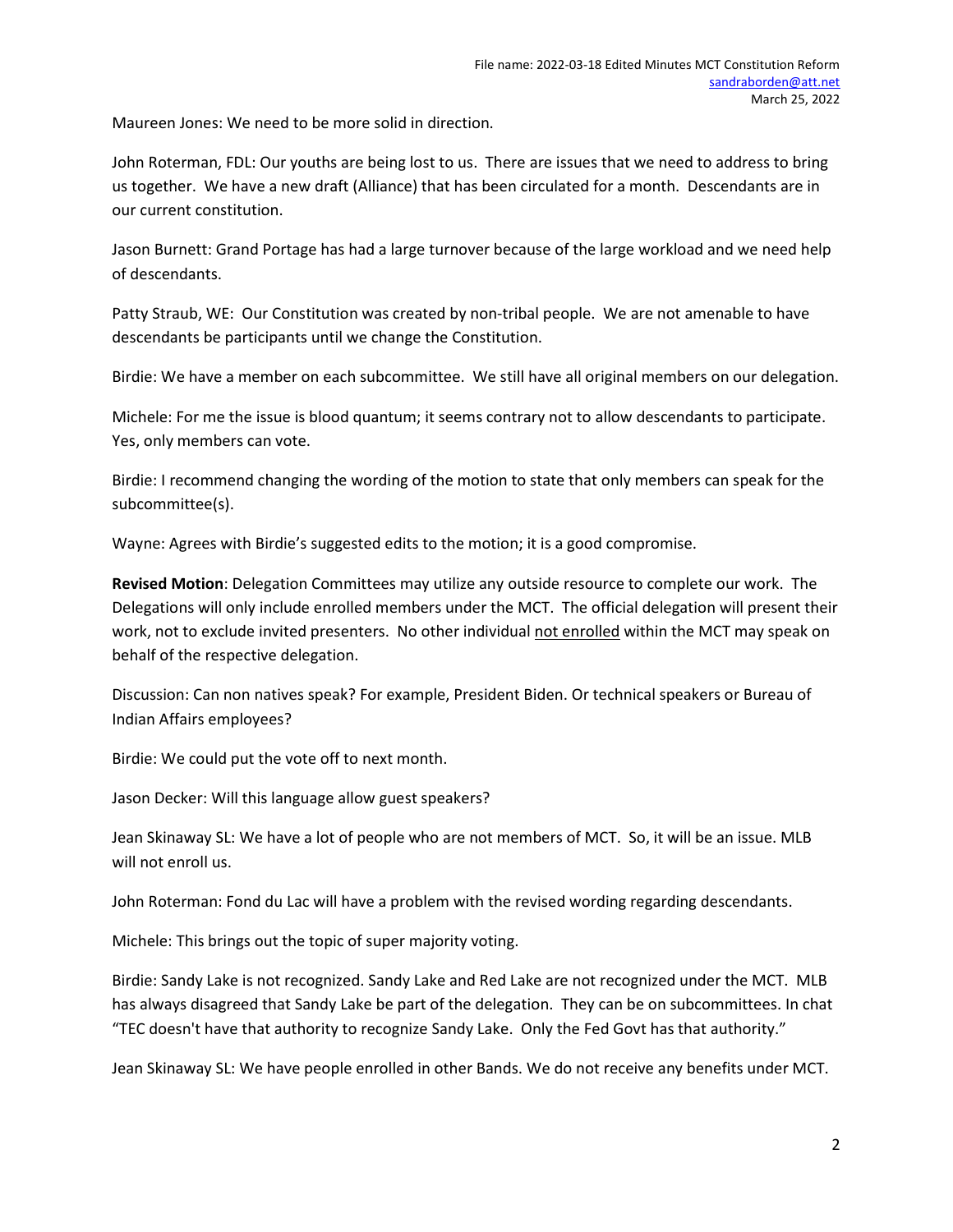Wally: We are good at dividing ourselves, causing divisions and halting progress. We need to study the treaties if we are going to base our Constitution on treaties, not the IRA.

Marcie McIntire: Two years ago, we voted to recognized Sandy Lake, as a seventh delegation. I thought that Sandy Lake was going to apply for Federal recognition.

Ray Bellcourt: Why are we denying Sandy Lake? Why are we concerned with Federal recognition? We are sovereign and we have voted to accept them.

Tammey Skinaway: Working together we can accomplish a lot.

10:30 am Break: During the break there was a discussion between Jason and Carrie on the grant request; also, developing an email list.

10:45 Discussion of Facilitation Sub-Committee Project Plan. What topics are our priorities going forward? What do we need to consider in each area? See attached document.

First there was a review of subcommittees and Super Majority voting prior to the discussion on the Project Plan.

Michele: Summary of earlier discussions (1) If bands have created other subcommittees, they set their own rules. (2) We may have to take another vote on Super Majority.

Janis Fairbanks FDL: The original motion on descendants was made by Fond du Lac and we included descendants. The revised motion is not what we intended regarding Sandy Lake.

John Roterman: April 2019 minutes describes a super majority voting process and was approved.

Michele: If super majority voting is the rule, then the original motion of descendants participating in subcommittees has been approved. Each band needs to discuss super majority and it needs to be on next month's agenda. The revised motion was an attempt at consensus and if we do have asuper majority voting the revised motion is not approved and the original has been approved.

Discussion Project Plan: Awaiting input from Bois Forte and White Earth. We went through Birdie's worksheets. The Facilitation subcommittee agreed to 5 tasks with objectives: 1. Committee Roles and Responsibilities, 2. Enrollment Work, 3. MCT Organization Work, 4. MCT Constitution Work, 5. Constitution Work by Band

Birdie: Do we want the Facilitation Committee to continue the Project Plan?

John: We have an Alliance Document that needs be added to the Project Plan.

Action: Joy and Char of White Earth are on the Facilitation Subcommittee. Provide those names to Cheryl Edwards.

ML, FDL, WE, GP, LL are in agreement to have the Facilitation Sub Committee continue the work on the Project Plan. (Note: Bois Forte was not present at this meeting.) Delegations can discuss and provide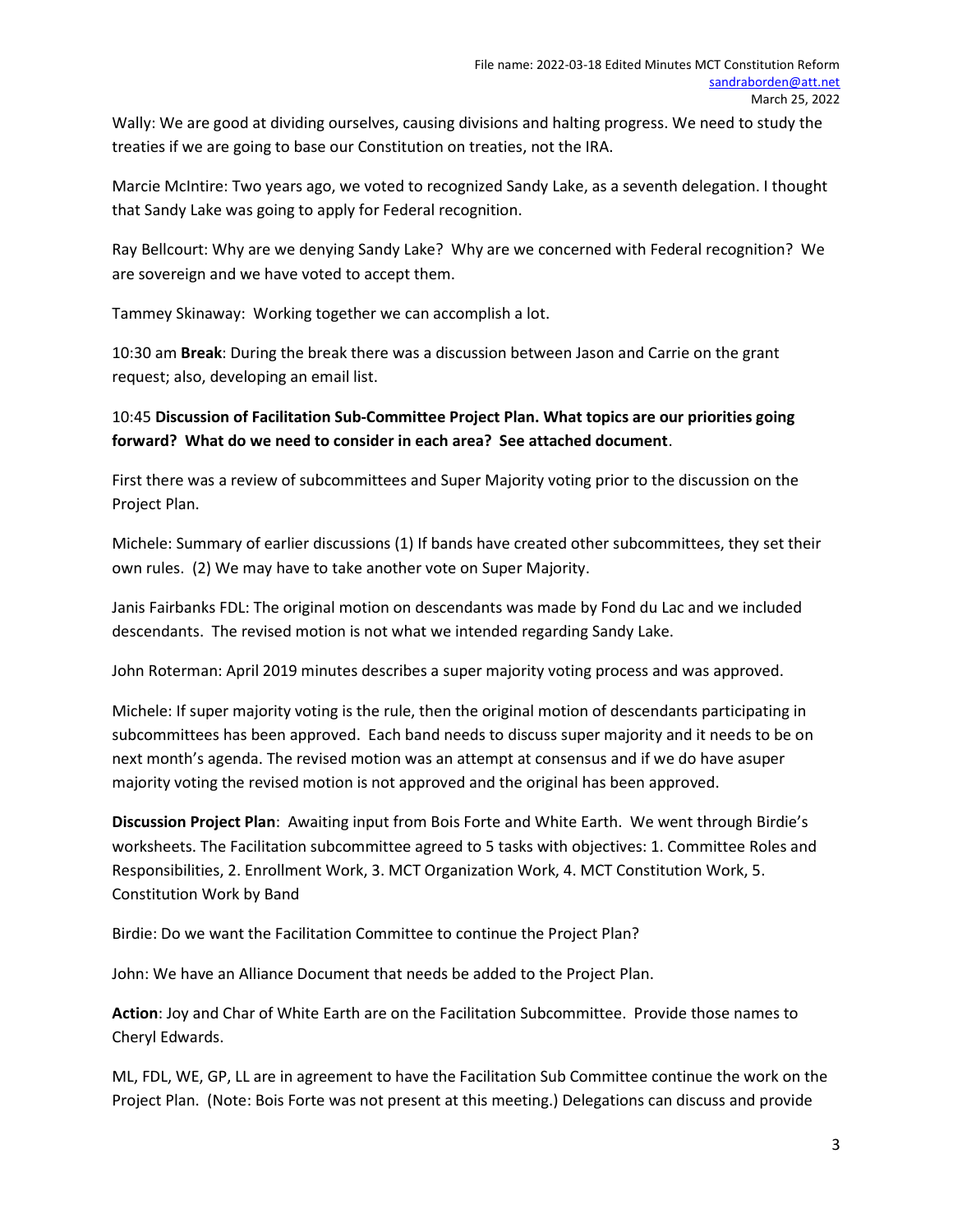comments via their representative(s) to the Facilitation Subcommittee. Focus and priority are on the 5 tasks above.

Janis Fairbanks: What is the difference between the drafting and the facilitation subcommittees? The Michele Hakala-Beeksma: Facilitation is to provide continuity. (2022-03-18 Edited Minutes MCT Constitution Reform)

## Communication Process with TEC and Band members:

Michele: I have been talking to April McCormick regarding the Referendum; especially how people are selected to be included in the Referendum meetings.

Joy and Patty have attended the MCT meetings and were told that the Band Chairmen were to invite a representative from the band delegations. There will be two questions on a non-binding Referendum and April McCormick is preparing it for April 2022:

- (1) Do you want to remove Blood Quantum (with an education piece to explain the issue)?
- (2) Do you want individual bands to decide membership by band ordinance?

There will also be a physical ballot box to put your ballot in. There is a meeting every Monday at 1 pm via Zoom. The Referendum Committee should have a delegate from each Band, but that has not happened. There have been 6 to 8 people attending. The referendum will cost about \$30,000. We need at least 10,000 people to respond/ vote on the Referendum.

John Roterman: Each Band may pass an Ordinance on enrollment dependent on the result of the Referendum.

# 11:41 am Constitutions, Bylaws and Ordinances Training Carol Janick, Sharing from Falmouth Institute training in January 2022:

Carol Janick is an enrolled member in Fond du Lac and is a lawyer. She decided to take a class on the Constitutional process as a refresher course so she could better help in the reform process. She shared information on the Falmouth Training for North American Indian Tribes; e.g., certifying enrollment officials and consulting services. Her typed course outline and notes are on Constitutions, Bylaws and Ordinances are posted at www.fdlconstitution.org . Some of her key points are as follows:

We must assert tribal sovereignty in a written document that should last from generation to generation. This document can be called whatever the people agree on (Constitution, Alliance, or Governing Document for example). It needs to be based on strong Principles/Values (which should reflect traditional customs, ie..; e.g., Clan Systems and Treaty Rights. Ordinances should be written along with the governing document and reflect the procedures on how the governing document will be carried out. Current areas lacking in our Constitution: sovereignty, rights of members, sovereign immunity, waivers of Sovereign immunity (waiver of immunity by the tribe, up to a dollar limit, and must determine when and who can make waivers). As a Sovereign government, we can establish courts. We do not have the power to make war, engage in foreign relations, or print and issue currency.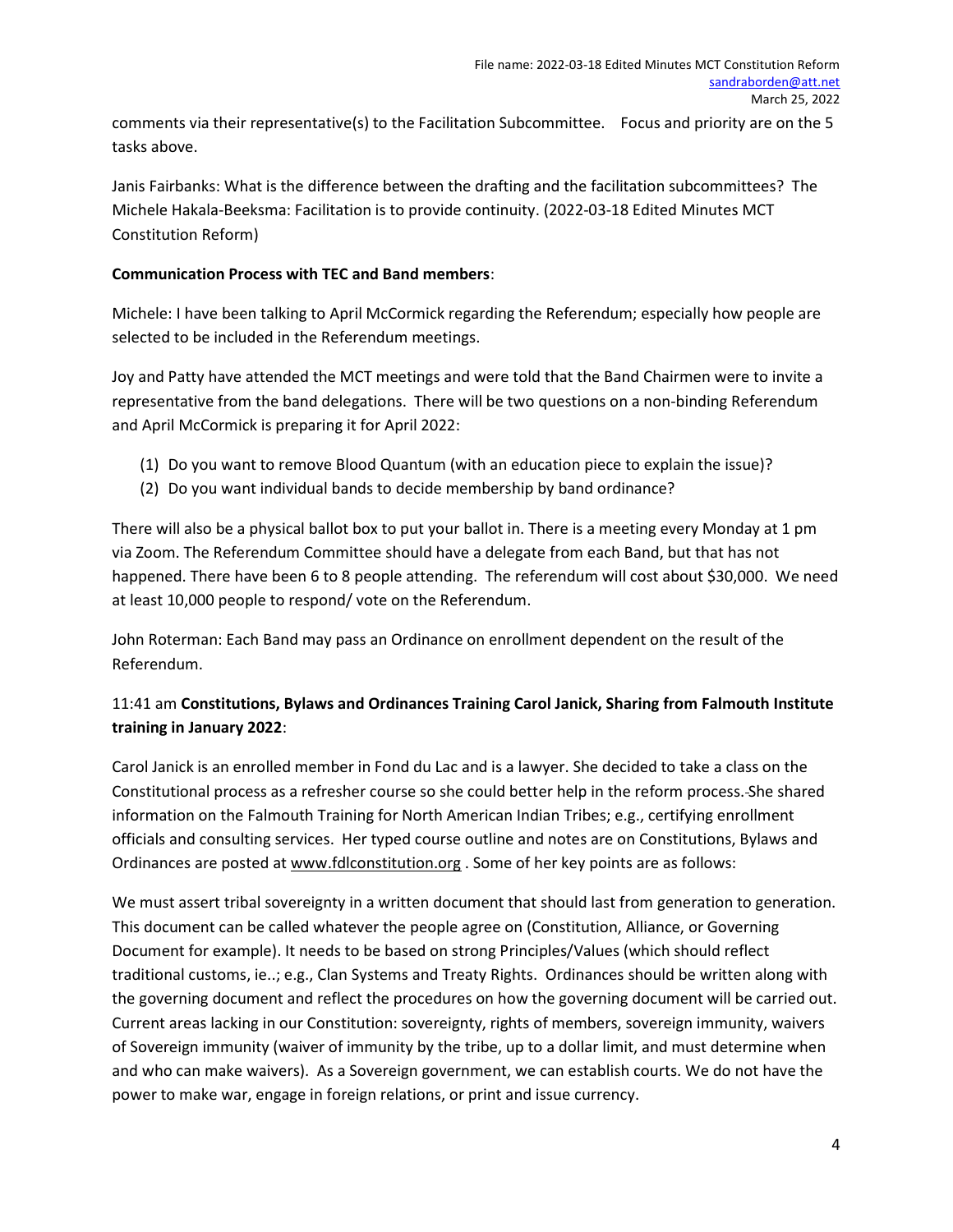Federal Indian law is complex; those laws cannot be ignored. A top priority is to deal with the removal of Secretarial elections. Also, we could incorporate International Law (The United Nations Declaration on the Rights of Indigenous People).

Rights of Tribal Members: Generally Governing Documents include the Bill of Rights. The Indian Civil Rights Act of 1968 is a modification of the Bill of Rights.

Separation of Power is lacking in our current Constitution. We need a document that identifies separate branches to make Laws, to carry out those Laws, and to settle disputes. Most Documents also have a Branch of Government that oversees the other branches (i.e. Tribal Grand Council.

Secretary of Interior is required to Review and Approve different things because it is written into our constitution. However, there are no laws that require the Secretary to "REVIEW" any of our government actions. They only have that power because it is written in our document. Secretarial "APPROVAL" of certain things is written in some Laws, but we should not have that language in our document because then it requires a Secretarial Election to remove it.

The Code of Federal Regulation encourages tribes to remove the Secretary of Interior. Two strategies to removal of Secretary of Interior: 1. Repeal and Replace it with an entirely new document. 2. Step by step change by amending the current constitution (remove Secretary language and amend Enrollment criteria).

Our current Constitutional language includes "at least 30% of those entitled to vote shall vote" For example as of 3/15/22, there were 34,000 enrolled adult members and therefore we need at least 10,200 votes in a Secretarial Election. Entitled to vote means enrolled members who are at least 18 years old. "Registered voters" was brought up and discussed. This needs to be looked into because of a resolution that was written by TEC. (See Jason Decker citation, below.)

Carol talked to an Oneida Nation staff member who with her partner, were successful in the removal of the Secretary of Interior from their Constitution. They are willing to have a Q & A session with us via Zoom.

Jason Decker wanted the following cite: United States District Court for the District of Columbia, Charles K. Hudson v. Ryan Zinke, et al.) Civil Action No. 15-cv-1988 (TSC).

There was a discussion on what happened in the past when we did not get a 30% vote. It remains an open issue.

Ordinance is a law that spell out the rules; either you have By-Laws or a Constitution (not both).

12:41 pm Lunch

#### 1:35 pm Discussion Transition Process- New Form of Government:

Michaa: Some constitutions have language that says the new constitution will take effect in a year to eighteen months.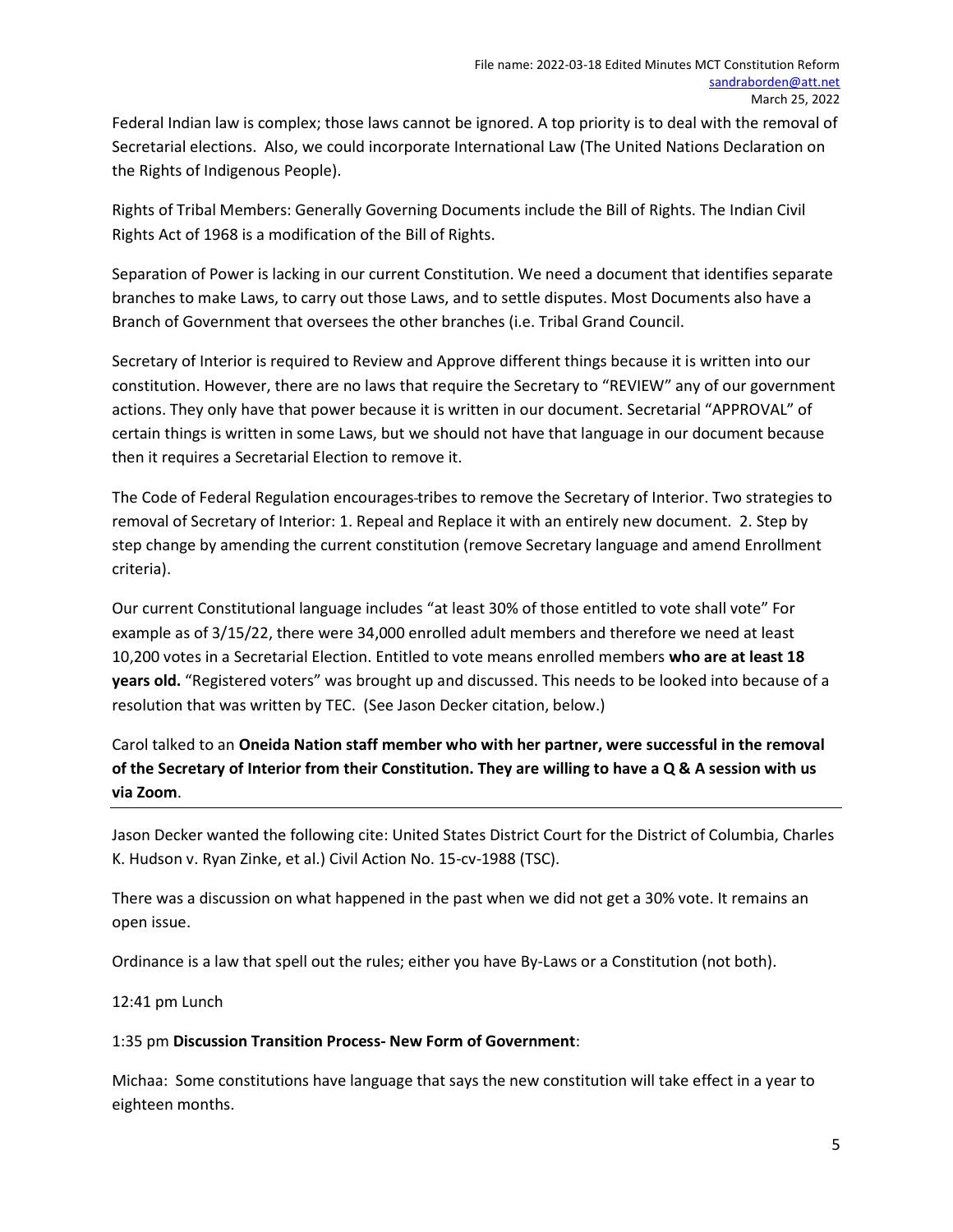Carol Janick-Sovereign immunity means Tribes and their employees are immune from suits. All voters have to register for each new Secretarial Election. If "registered voters" are used to determine the 30% requirement, pass the formula is all casted votes, which includes any spoiled votes, divided by the number of registered voters. For example, if there were 200 registered voters and 75 casted votes plus 5 spoiled ballots, 80 divided by 200 equals 40%, enough to be a valid election. (25 CFR 81.39) (responding to chat questions).

John R.- One possibility is to keep current structure but put in place an oversite structure.

Birdie-We need to educate community members and communicate with TEC -they have the authority to coordinate and implement new structure. We need a transitional educational document to help communities and TEC understand new structure.

Jason Burnett- We need to keep the government running. Maybe we could phase in parts over time.

Birdie: Secretary of Interior will be #6 on the Project Plan

Sandra: I recommend that the (removal of) Secretary of Interior be a top, if not #1 priority. John Roterman in chat also recommended that the Secretary of Interior be the #1 priority.

Janis: I recommend it should be a #2.

Mille Lacs agrees with #2.

#### 2:00 pm Alliance Document discussion

Jason: The Alliance Document, is it complete? Michele and Wally: it is a working draft, short and concise.

Jason: If the document is kept short, it may cause confusion about roles and responsibilities.

Janis: We on the drafting subcommittee have been looking at the Alliance Document; not all bands have been sending representatives to the drafting subcommittee.

Birdie: MLB wants to see a framework for the document before we address the wording.

Wally: The intent was to model our Alliance after the United Nations.

Carol Janick: I understood that the Alliance was an umbrella document to replace the Constitution with each band developing its own Constitution. We need a document that states our values, not details which could be in the band Ordinances.

Janis: The Drafting subcommittee needs clarification on the document. Mostly FDL, GP, and LL have been coming to the meetings. Meetings are Tuesday at 6 pm CST.

Marcie: Grand Portage wrote a band Constitution except it lacks a Judicial system. Also, White Earth and Mille Lacs wrote their Constitutions.

Joy in chat: We have been chartered to write the umbrella document.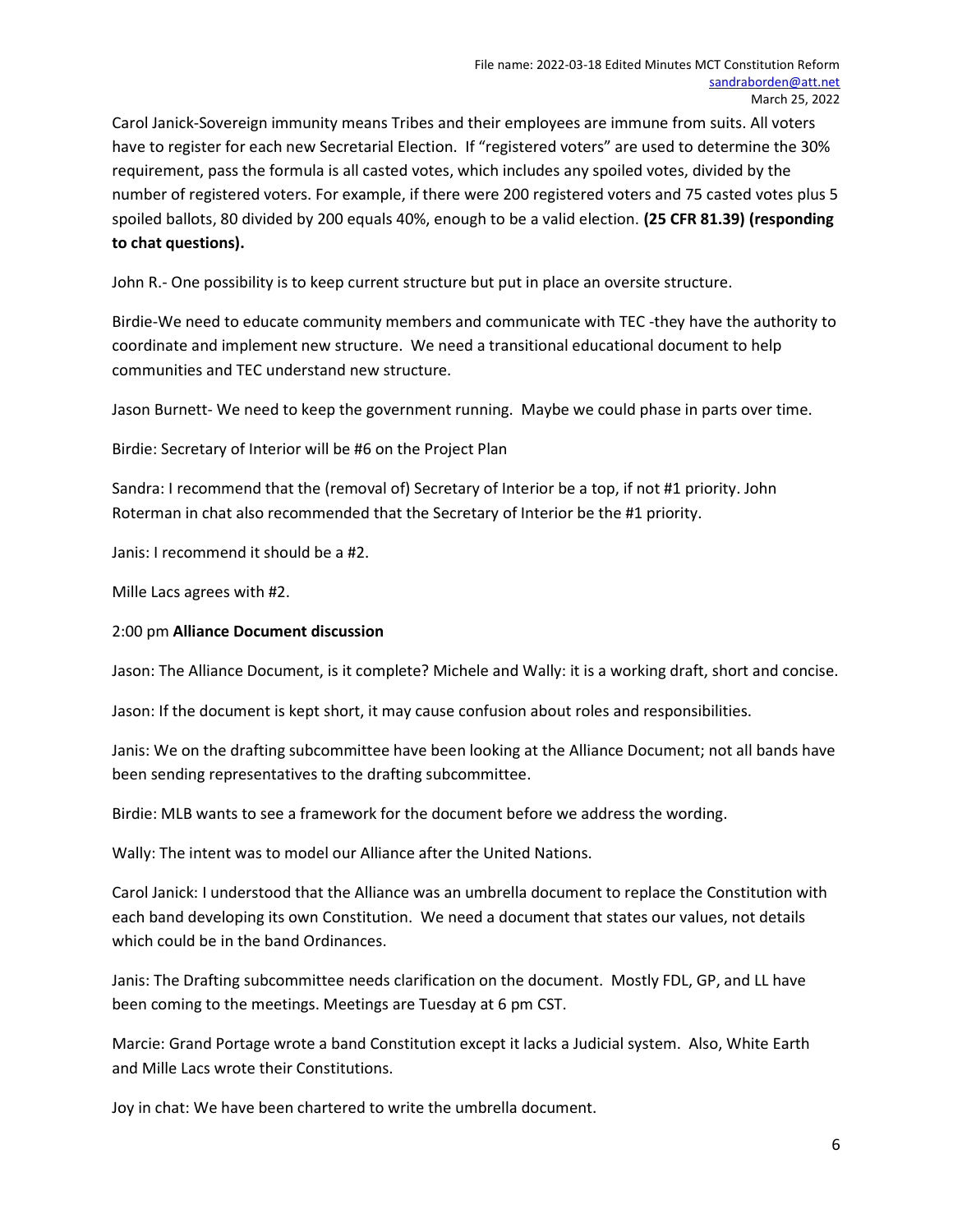Marcie: We are going to form an indigenous government. I prefer to form an Alliance that would make us more powerful. For example, GP needs water and sewage service from the Indian Health Service.

John: We are currently looking at the Alliance document and tasked to share with our band delegations. This is the umbrella document that allows each band to develop its own constitution. Note: all Ojibwe reservations/people are part of the Ojibwe Anishinaabe Nation. We six bands will be the founding members of this Alliance.

Michele: Grand Portage in its review of the Project Plan selected some Objiwe words to use; e.g., "Mazina'igan" (paper) to replace the word Constitution. Other comment on the Rights of Nature document is that the distribution of power for the General Assembly was not clear. The Rights of Nature gives absolute power to nature and does not make clear that we have the ability to adjudicate our rights. Perhaps a wording tweak is needed, to correct contradictions.

Birdie: We have made two title recommendations.

John Roterman described the parts of the Alliance Document, and he advocated for the inclusion of the Rights of Nature in this document.

Michele- Described our 1854 Treaty rights.

Wally- This is an evolving document.

Wayne- We need to be in a relationship with nature, not concerned with a monetary return, and certainly not a scorched earth mentality.

Michael Smith Jr. LL- Our ceremonies and stories are about how our people have forgotten their ways. Our document is documenting our relationship with the natural world.

## 2:35 pm Sub Committee Reports

- TEC Per Michele, we have not had a meeting.
- Finance Per Jason, we are finalizing the grant to the Bush organization. Next Wednesday we have a speaker who will give us some pointers. The Bush organization is receptive to our request.
- Education There has not been an Education meeting.
- Survey- Per Wayne, the Referendum will handle our main enrollment issues. Nicole Martin Rogers WE of the Wilder Foundation has agreed to help with the survey.
- Drafting- Per Carol we meet every week. We have gone through the Alliance document. Last week we discussed how to get the Clan system in the document. We are going to give out assignments to review the treaties; e.g., broken promises. There are over 300 treaties. Marcie has asked for the list of treaties to be sent out by email. We are going to start with the Treaties with the Ojibwe. Janis Fairbanks recommends a book titled Documents of United States Indian Policy, edited by Francis Paul Prucha and published by University of Nebraska Press. (2022-03-18 Edited Minutes MCT Constitution Reform)